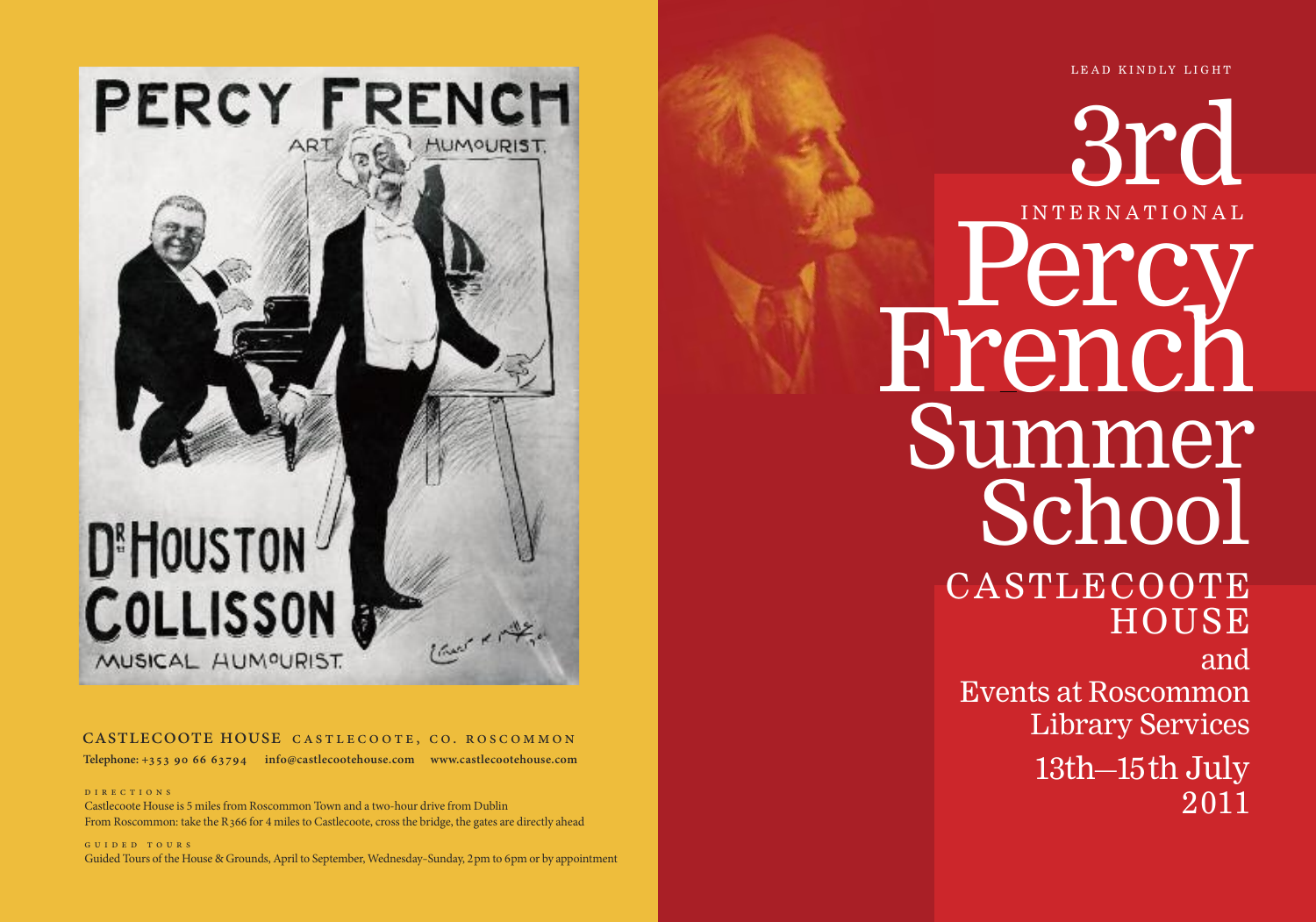#### The Percy French Summer School gratefully acknowledges the support of the following for the Summer School 2011

.

Gleeson's Townhouse & Restaurant, Roscommon

John Early, Property Partners, Roscommon

O'Carroll Associates Architects, Roscommon

McGuiness Pharmacy, Roscommon Molloys Bakery, Abbeytown Noel Flannagan, Galway ,

S U P P O R T E R S Abbey Hotel, Roscommon , Anne Finnerty, Elphin

, C & F Quadrant, Dublin , Castlecoote Stores Casey's Lawnmowers, Fuerty

,

Fr. John Leogue

, Davies, Dublin ,

,

Bernadette Lowry, Dublin Brendan Kelly Engineering, Fuerty

Anthony Murray, Monumental Sculptor

Cavistons Food Emporium, Glasthule

Cruachan Aí Heritage Centre, Tulsk

Fr. Austin McKeon, PP Tulsk/Killina

,

, Hannons Hotel, Roscommon , John Doorly's, Publican, Roscommon ,

,

, John Ward Menswear, Roscommon Jimmy Ward Joinery, Ballymoe Luke 'Ming' Flanagan TD

, Patsy McGarry, author/journalist Percy French Hotel, Strokestown , Percy French Society, Dublin Percy French Society, Galway Percy French Society, North Down Percy French Society, Roscommon Roscommon Enterprise Board Roscommon Home Services Roscommon People

The Arts Council of Ireland Castlecoote House Department of Education and Skills Duffy's Supervalu, Ballaghadereen , Excel Industries, Dublin , Pascal Finnerty, San Francisco **Bill Golding, Dublin** , Brian Munn, New Jersey , Brian O'Connell Architects, Dublin , The Quinn Group Roscommon County Library Services Roscommon Integrated Development Company Update Heating, Dublin ,

MAJOR SPONSORS

The ongoing work of the Percy French Summer School highlights the urgent need to establish a permanent Percy French room in Roscommon. It is intended that this . will house a collection of memorabilia, documents and , artefacts from Percy French's career, sited in the library and will become a great tourist attraction Contact www.percyfrench.ie . .

Special thanks to Sean Freyne, Professor Emeritus , of Theology of the School of Religions and Theology, Trinity College Dublin, who has been very supportive of the Summer School, a long-time confidant , , mentor and friend



DEPARTMENT OF<br>EDUCATION<br>A N D S K I L L S

AN ROINN<br>OIDEACHAIS AGUS SCILEANNA



Senator Terry Leyden and Mary Leyden

Timothy's Londis Supermarket, Abbeytown

Shines Top Oil

Time Pieces, Roscommon ,

,









.



Comhairle Chontae i l Ros Cómain i



THE THIRD INTERNATIONAL

PERCY<br>TRICY FRENCH SUMMER SCHOOL

CASTLECOOTE HOUSE 13th to 15th July, 2011

#### CASTLECOOTE HOUSE

CASTLECOOTE, CO. ROSCOMMON Telephone: +353 90 66 63794 info@percyfrench.ie • www.percyfrench.ie www.castlecootehouse.com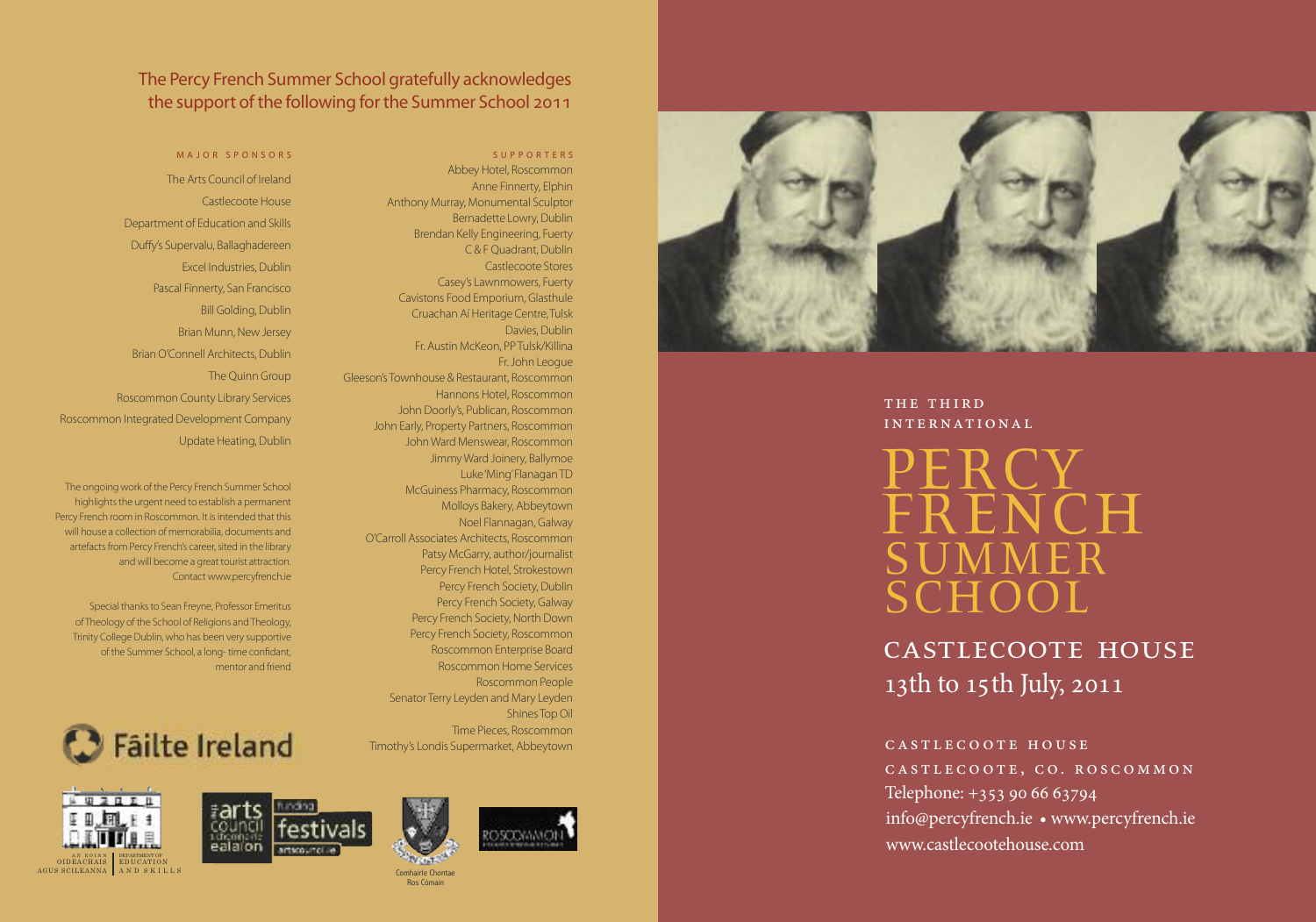#### foreword by dr john scally

# Finding our future in our past The enduring inspiration of Percy French

Percy French's songs in part explore the issues of identity. In many ways this search for identity is a very personal one. I think Horace Kallen put it best when he said, 'We share a common language but our own peculiar dialect'.

In his poem, **Song**, Seamus Heaney writes that poetry is 'close to the music of what happens'. Percy French's ear is exceptionally sensitive to the music all around him. Songwriting serves two functions in a society: a conserving force identifying the aspects of society that are good and ought to be retained, and a dissenting force highlighting the elements of a society that are destructive and ought to be modified or replaced. Are you right there Michael is the most obvious of Percy French's songs in that category. I suspect that with his feel for people today instead of talking about the rail service, he would be satirising the health service–not the many great people who work in it–but the dysfunctional system itself which causes so much suffering to so many.

In the songbook of Percy French the ordinary becomes the locus of extraordinary insight. Apart from his obvious songs like The Emigrant's Letter and The Emigrant Ship, few commentators have addressed the issue of emigration in a more emotionally engaging and humanizing way than Percy French in songs The Mountains of Mourne and Come back Paddy Reilly. Paddy Reilly although personalised, reflects emigration in Ireland on a smaller level, its emigrants letter too highlights.

Percy French songs anticipate what the late and great, John O'Donohue wrote in Eternal Echoes, 'Memory rescues experience from total disappearance ... the grooves in the mind hold traces and vestiges of everything that has ever happened to us. Nothing is ever lost or forgotten . . . a ruin is never simply empty. It remains a vivid temple of absence'.

Although he was born just seven years after Black '47, the deadliest year in the Great Famine, Percy French grew up at a time when the folk memory of the famine was very strong. Many people for example refused to travel long distances without taking some food in their pockets lest they be caught by the hunger like so many of their forefathers. Thinking of The Mountains of Mourne and in particular the line 'They don't grow potatoes'–suggests a deliberate turning back on the past, the past was backward–that was most reflected in the widespread abandonment of the Irish language after the Famine.

People like me who left school in the 1980s witnessed many of our classmates leave the country and we will never forget the lengthy queues outside the American Embassy. We thought that those days were behind us once the Celtic Tiger started to roar but in the last two years they have returned again with a bang–this year 60,000 Irish people will emigrate. The fact that his songs about the pain of emigration have such a contemporary resonance is Percy French's triumph as a songwriter-but our tragedy as a people.

The Ireland of Percy French was an island with serious economic problems. As we survey the economic wreckage of today we see so many mistakes made and such obvious ones. Such a great part of our lives wasted, all of us. And sometimes there is nothing to believe in and it appears that the only thing stringing all of us together is the domino of loss. Percy French's songs reflect the peculiar mix of shadows and light that is life.

I have always believed though that Percy French is Ireland's answer to Jane Austen with songs like Little Brigid Flynn and The Night Miss Cooney Eloped. In fact his song McBrien's Heifer by taking us into the world of the dowry effectively rewrites the famous opening line of Pride and Prejudice–on the lines of: it is a fact universally acknowledged that a father of a daughter must provide an ample dowry! Likewise I have often wondered if John Cleese had heard Mick's Hotel when he wrote Fawlty Towers!

Percy French had music in his soul and soul in his music. In our materialistic age anybody who connects us with our souls is worthy of celebration. He was a man of great generousity–as reflected in the way he donated part of his fees for his performances to the Red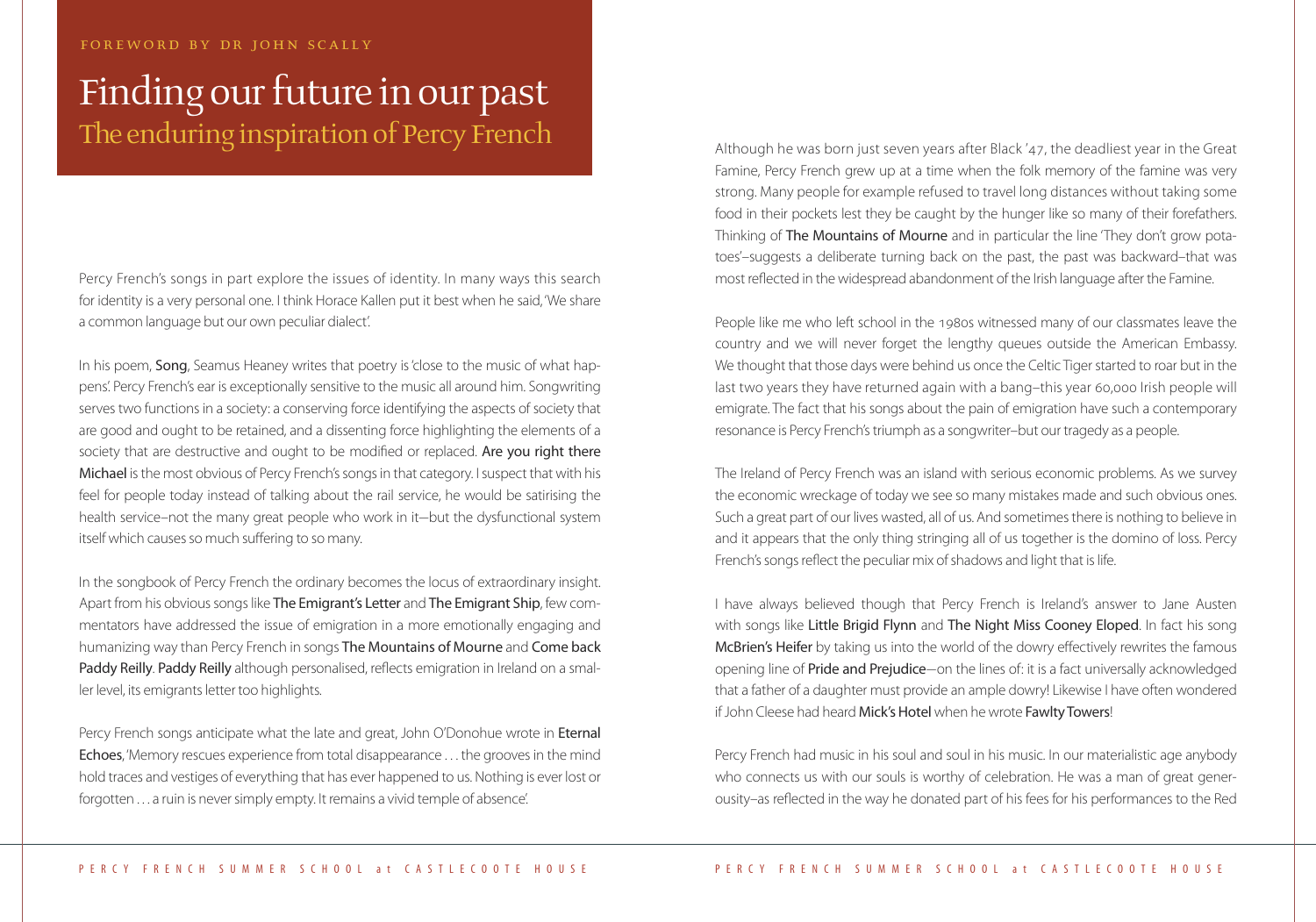

Cross. He knew instinctively that individuals need to surrender their self-interest for the greater good so that the whole adds up to more than the sum of its parts. This is a crucial lesson in the Ireland of NAMA–where the focus on the me culture sometime seems to be the number one national pastime.

The songwriter cannot simply slavishly follow the path of generations gone by. They must find a new avenue. In certain respects Percy French's predicament is akin to that of us in Ireland today. We too are at an in-between time in its history, caught between a rich tradition and an as yet unformed new direction. As the old tree of established structures is dying it is not easy to graft anew to the future vine.

From a personal point of view Percy like many of us today harbours a certain longing for the more simple past and traditional practices. Sometimes we over-anlayse things. Sometimes we make extremely complicated what is really very simple. The enduring appeal of Percy French is because—he wrote great songs.

Reading Gay Byrne's autobiography it struck me that he was a hard man to impress because he saw it all as a host from Mother Teresa to Sinead O'Connor–and he was talking about the stand out moments of his time on the Late, Late Show. You would expect that there were would be many, but there were only a handful. One was Don McLean– at a time when he was one of the biggest names in the music business after the success of American Pie. Gay asked him what he would sing and when he said The Mountains of Mourne he thought it would be another nice song but nothing more. Yet when Don McLean started singing it was immediately obvious that this was something very special– because of the grip he had on the audience and the emotional power of the song. That was a big compliment from Gay Byrne. It was a great tribute to Don McLean as a singer– but it is in turn a great compliment to Percy French's talents as a songwriter.

To conclude, Percy French's song-writing distils life's experiences through his sensitive verses and indeed he could also easily be classified as a philosopher, revolutionary, humanist, torch bearer of human freedom, conserver in the sense of transmitting the signal of the spirit for the rest of time into the world, a vital link in the cultural memory.

**Dr. John Scally**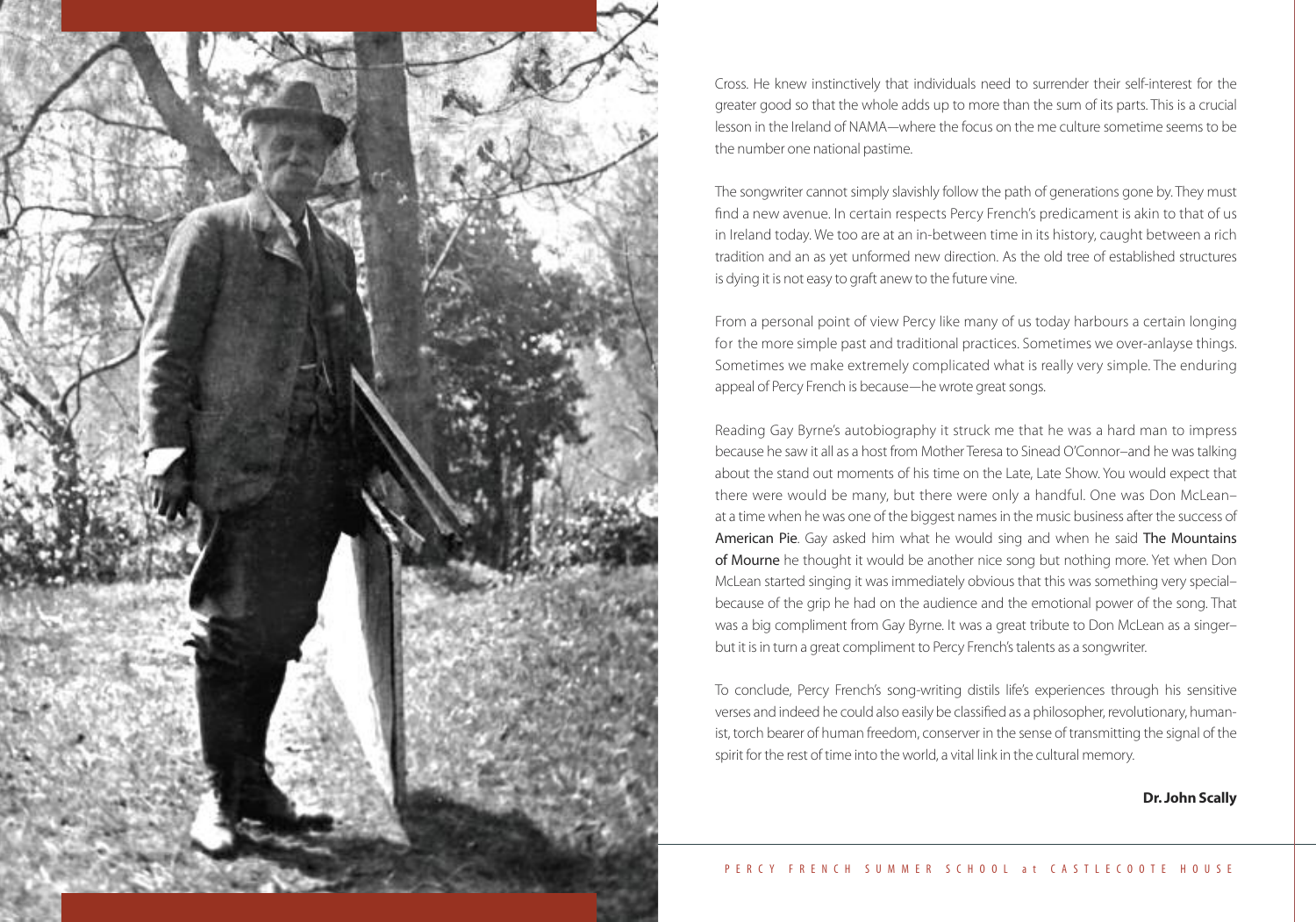# Wednesday · 13TH July

P E R C Y F R E N C H S U M M E R S C H O O L 2 0 1 1

**10.00 am** L E C T U R E **Gaye Ashford Women who read are dangerous: the female education debate in 18th century Ireland**

#### **11.00am, t ea/cof f e e**

**11.15 AM** LECTURE

**Brian O'Connell**

**History of the building of Castlecoote from the Catholic Confederacy (1642) to the present day**

**12.15 PM** LECTURE **Albert Siggins Trades, Crafts and People of Old Fuerty and Castlecoote**

**2.00 pm gardens op en**

**DAILY RATE Three lectures,tea/coffee, lunchtime recital, €30**

**SPECIAL RATE €99 for all 2011 events including recitals and concert**

# Thursday • 14TH July

P E R C Y F R E N C H S U M M E R S C H O O L 2 0 1 1

**10.00 am** L E C T U R E **Dr Julie Anne Stevens Political Animals & Edwardian Ireland: Percy French and Somerville & Ross**

**11.00am, t ea/cof f e e**

**11.15 AM** LECTURE **Patsy McGarry Kindly light in the works of Percy French and John Henry Newman**

**12.15 PM** LECTURE-QUESTION & ANSWER SESSION

**Tim Pat Coogan Luke 'Ming' Flanagan TD CHAIR** 

**Sure we're not right Michael, Sure we're not! A reflection on the contemporary political and economic crises with apologies to 'The West Clare Railway' by Percy French**

**2.00 PM** RECITAL **Brian Munn, Michael Banahan & Teresa O'Donnell** (Harp) **Midday Medley**

**3.00 pm gardens op en**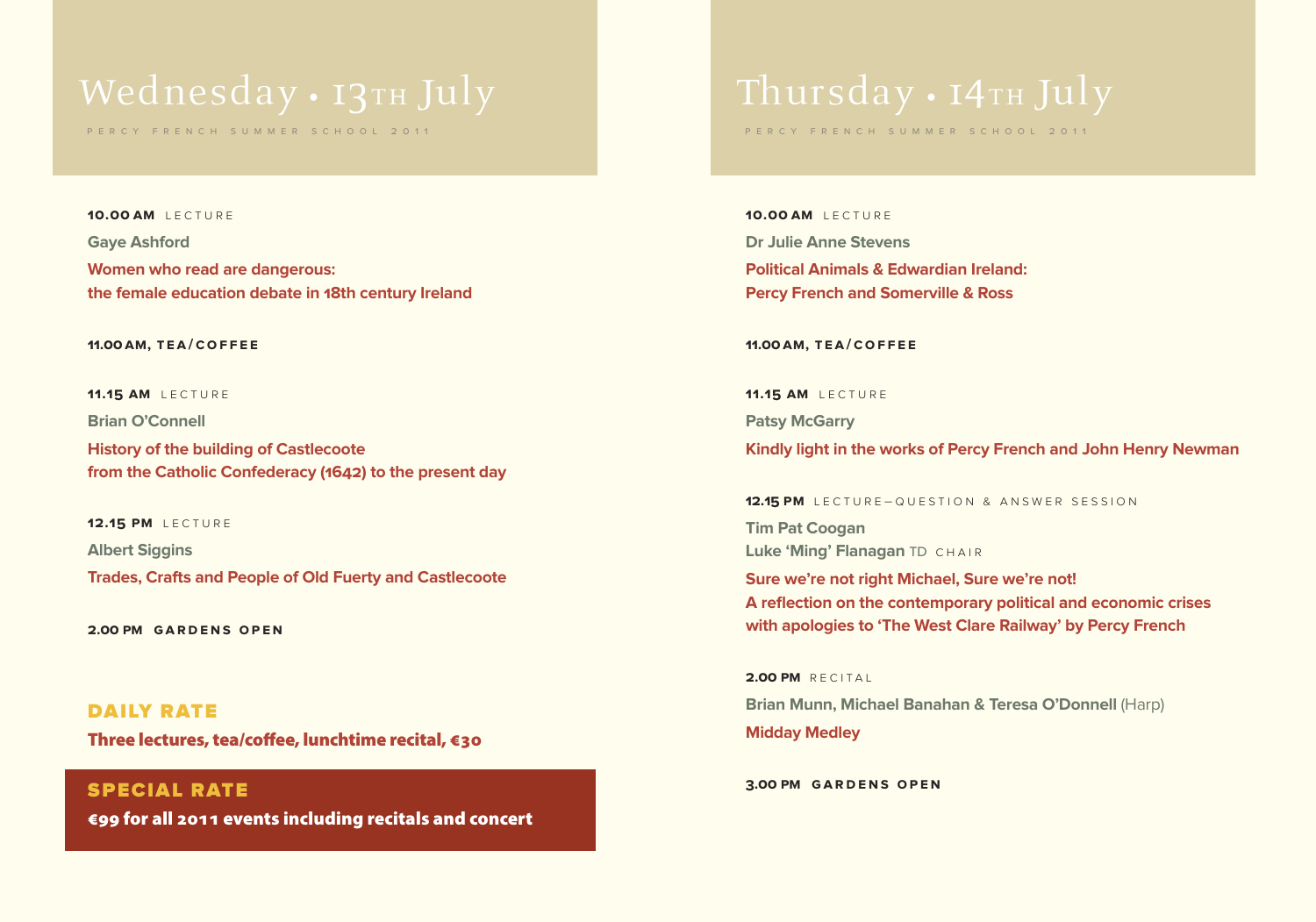

**Percy French playing the banjo for his family and brother** Photo courtesy North Down Percy French Society

# Friday • 15TH July

P E R C Y F R E N C H S U M M E R S C H O O L 2 0 1 1

**10.00 am** L E C T U R E **Dr John Scally Finding identity in a community**

**11.00am, t ea/cof f e e**

**11.15 AM** ILLUSTRATED TALK **Paul O'Kelly Percy French paintings: a light in the darkness**

**12.15 PM** KEYNOTE ADDRESS **Dr Padraic Conway**

**Still uncreated? Newman, Joyce and the Irish conscience**

**2.00 PM** LUNCHTIME RECITAL **A selection from his collaboration with Houston Collison Friday's French Frolics**

**3.00 pm gardens op en**

**8.00 PM** EVENING CONCERT **Bryan Hoey** (Tenor) & **Teresa O'Donnell** (Harp)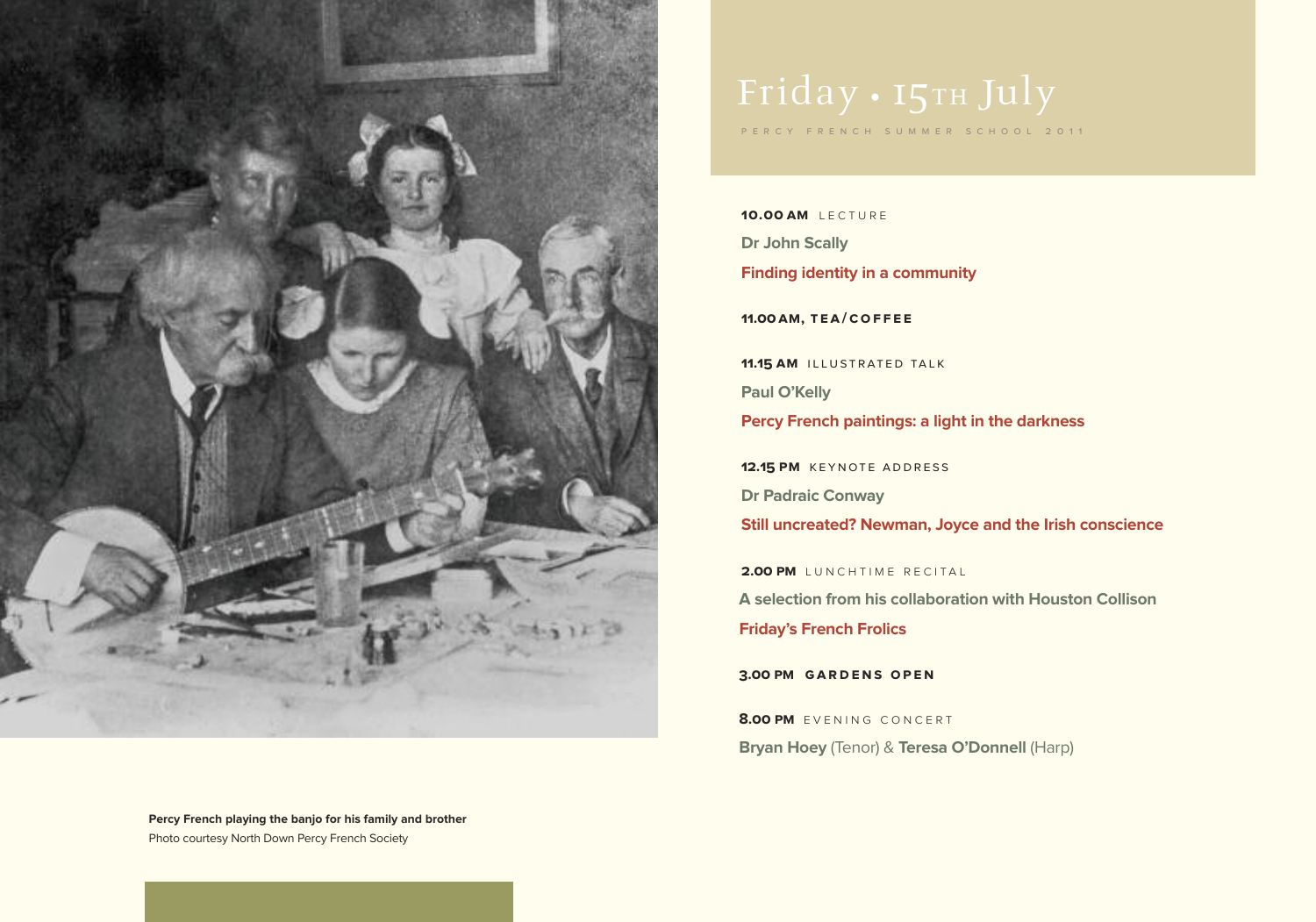

## Roscommon County Council Library Services

Roscommon County Council: Library Servicesis once again delighted to be associated with the Percy French Summer School. A strong relationship has been built over the last three years that has seen our collaboration develop into a showcase for the unique and talented Percy French. Library Services provide an important avenue for a range of cultural, educational, and recreational needs of people of all ages throughout the county.

Library Services supports and engages with historical, heritage, tourism, community events and projects throughout the county that highlight Percy French's unique contribution to our cultural heritage. In order to further promote the festival to an ever expanding audience, this year'slaunch and exhibition will be staged in the wonderful, historical surroundings of King House in Boyle.

The County Library continues to acquire collection material in relation to Percy French and all of these items will be part of our exhibition this year.

In order that the younger generation can have an appreciation of the historical and musical significance of French's work, Library Services continues to develop educational and learning opportunities for children. The Library Services' Summer Events Programme of themed art, poetry and music workshops for children proved to be a considerable success lat year and we are aiming to continue that good work in parallel with the 2011 Summer School.

**Richie Farrell** County Librarian



# Roscommon County Library Percy French Events 2011

**7.00 pm friday,1 st July**

**Official launch** King House, Main Street, Boyle, Co. Roscommon

**7.30 pm Percy French in Ireland 1957 to today** Talk by Liam Byrne

**8.00 pm A Medley of Percy French Songs Roscommon Drama Group**

#### **tuesday 12th July–saturday 23rd July French Miscellany, an exhibition of Percy French items** County Library, Abbey Street, Roscommon 9.00 am–6.00 pm

#### **A Child for Life**

ART, POETRY AND MUSIC FOR CHILDREN 6–10 YEARS

| <b>Boyle Library</b>           | Tuesday, 12th July   | 2.30pm-4.30pm |
|--------------------------------|----------------------|---------------|
| <b>Strokestown Library</b>     | Wednesday, 13th July | 3.30pm-5.30pm |
| <b>Castlerea Library</b>       | Thursday, 14th July  | 2.30pm-4.30pm |
| <b>Ballaghaderreen Library</b> | Friday, 15th July    | 2.30pm-4.30pm |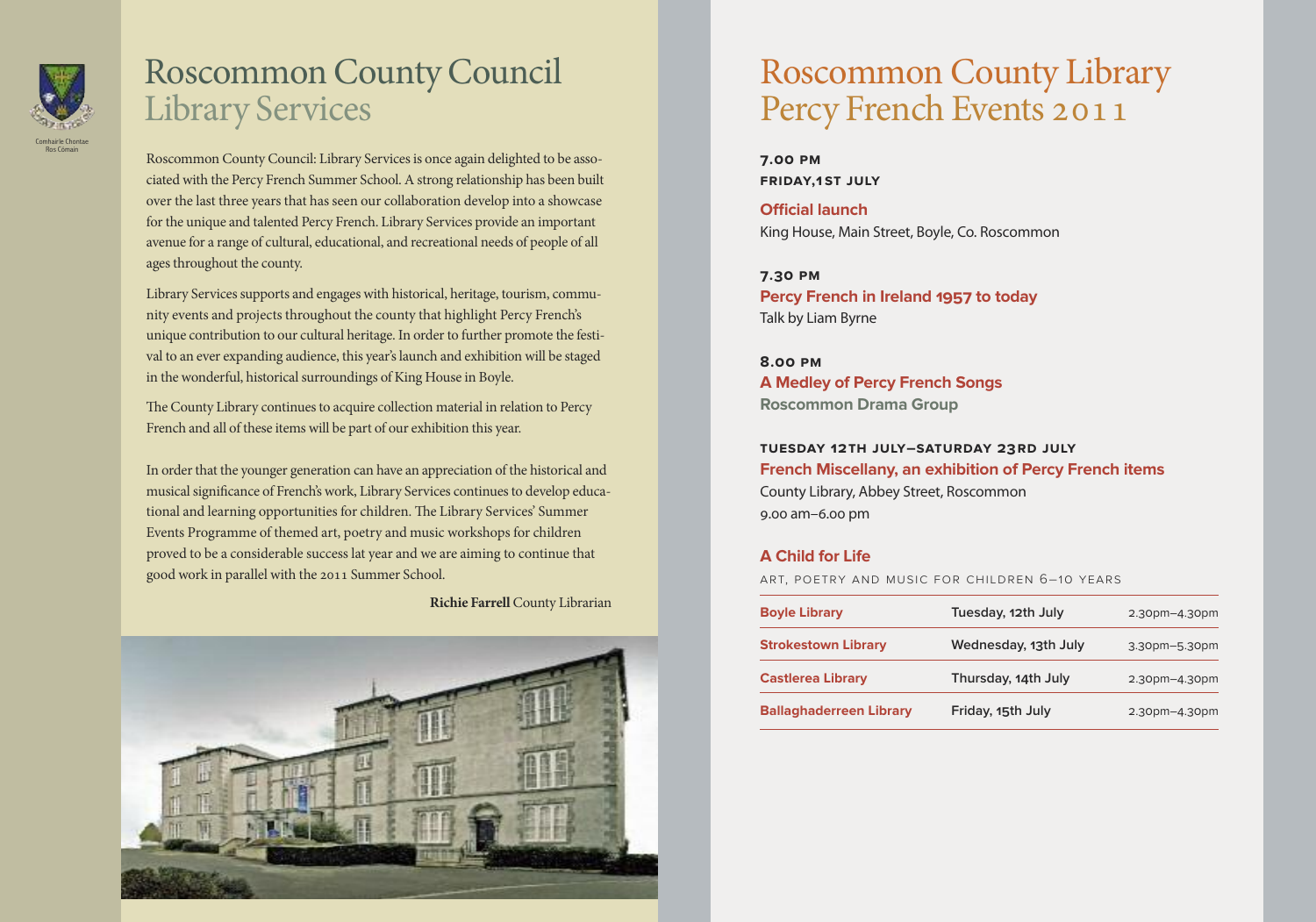#### **PRINCIPAL LECTURERS + PERFORMERS PFSS 2011**



## **Tim PatCoogan**

Tim Pat Coogan is Ireland's best known historical writer. His pioneering work Ireland sinceThe Rising (1966) gave a new generation an insight into the civil war, partition, the emergence and constitutional development of Fianna Fail, Fine Gael and the unconstitutional development of the IRA. His book, The IRA (1970) became the definitive work on the subject. His biography of Michael Collins, (1990) rekindled interest on both sides of the Atlantic. Coogan's other works include OnThe Blanket, a study of the dirty protest preceding the hunger strikes of 1981; Long fellow, long shadow, a biography of de Valera; the first major work on the Irish diaspora, Wherever Green is Worn (2000); and Ireland in the 20th Century (2003). Coogan's career as an author and journalist (editor The Irish Press 1968–87) has seen him intervew figures as diverse as Ronald Reagan and Mumar Ghadafi and made him a well known personality on both radio andTV. In 2008 his memoirs were published by Weidenfeld & Nicolson.



## **Dr John Scally**

John Scally is the Beresford Lecturer in Ecclesiastical History in the School of Religions and Theology in Trinity College, Dublin. He is the author of over twenty books. His most recent works are: Mother Teresa:The Irish Connection and 100GAA Greats. He delivered a paper to the 2010 Percy French Summer School on the enduring significance of the music of Percy French. A native of Curraghboy in County Roscommon he retains strong links with the county. He is the founder of a voluntary organisation called The Rossies that supports charitable and worthy projects in Roscommon. He livesin Dublin and suffers from A.S.S.–Addicted to Sport Syndrome. His sports books include: Load of Balls: Football's Funny Side; GAA: An Oral History; The Best of the West: GAA Greats of Connacht: Oddshaped Balls: Mischief-makers, Miscreants and Mad-hatters of Rugby, and biographies of TonyWard, Ger Loughnane, and former legendary Roscommon footballer, Dermot Earley. He has devised, presented, scripted and produced documentaries and series for RTÉ Radio One and RTÉ Television



## **BryanHoey**

Bryan Hoey is one of Ireland's most versatile singers with a voice equally at home in grand opera, operetta, and musicals. Hisformidable repertoire includes Die Fledermaus,Gypsy Baron, Student Prince, My Fair Lady, L'Elisir D'amore, Maritana, Lily of Killarney, Bohemian Girl and the major roles in Gilbert & Sullivan. In 2007 he sang Normano in LuciaDi Lammemor with Anna Livia Opera (Dublin) and with the Drawing Room Opera Company (Dublin). Bryan has sung as principal tenor with Opera Theatre Company and many societies including: Musical Arts Opera Company, IslandOpera (Isle of Man) and Wexford Opera Festival. In oratorio he hassung with many of the leading choral societies and choirs and his concert work includes the RTÉ Symphony and Concert Orchestras. He has featured on The Late Late Show; The Likes of Mike; Live at 3; Overture and Music of the Nation. Recent performancesinclude Rossini's Stabat Mater and Mozart's Requiem and Coronation Mass. He has been awarded the John McCormack Medal forservice to music by the Bank of Ireland and the Vocal Heritage Society of Ireland in 1998.



## **Dr JulieAnne Stevens**

Dr Stevens lectures on English Literature in St. Patrick's College, Drumcondra (DCU). InThe Irish Scene in Somerville and Ross (2007) she re-evaluates19th-century women writers and shows how these commentators on Irish rural life immersed themselves in continental literary and visual traditions. Contributions to books include an assessment of Elizabeth Bowen's critical afterlife; the study of depictions of Georgian Dublin in art and literature called Views of Georgian Dublin: Perspectives of the City (2008); a collaborative work with Dr. Síghle Bhreathnach-Lynch for the book, Local/ Global: Women Artistsin the 19th Century (2006); and Divided Worlds: Studies in Children's Literature (2007). Interest in landscape studies has resulted in work on Emily Lawless and her recording of The Burren, partly published in Ireland: Space, Text, Time (2005). Recently she presented,'George Moore, Somerville & Ross and the Reconstruction of Optical Experience in Late 19th Century Irish Short Fiction'at the Ireland and the fin de siècle' conference, RIA, 2009.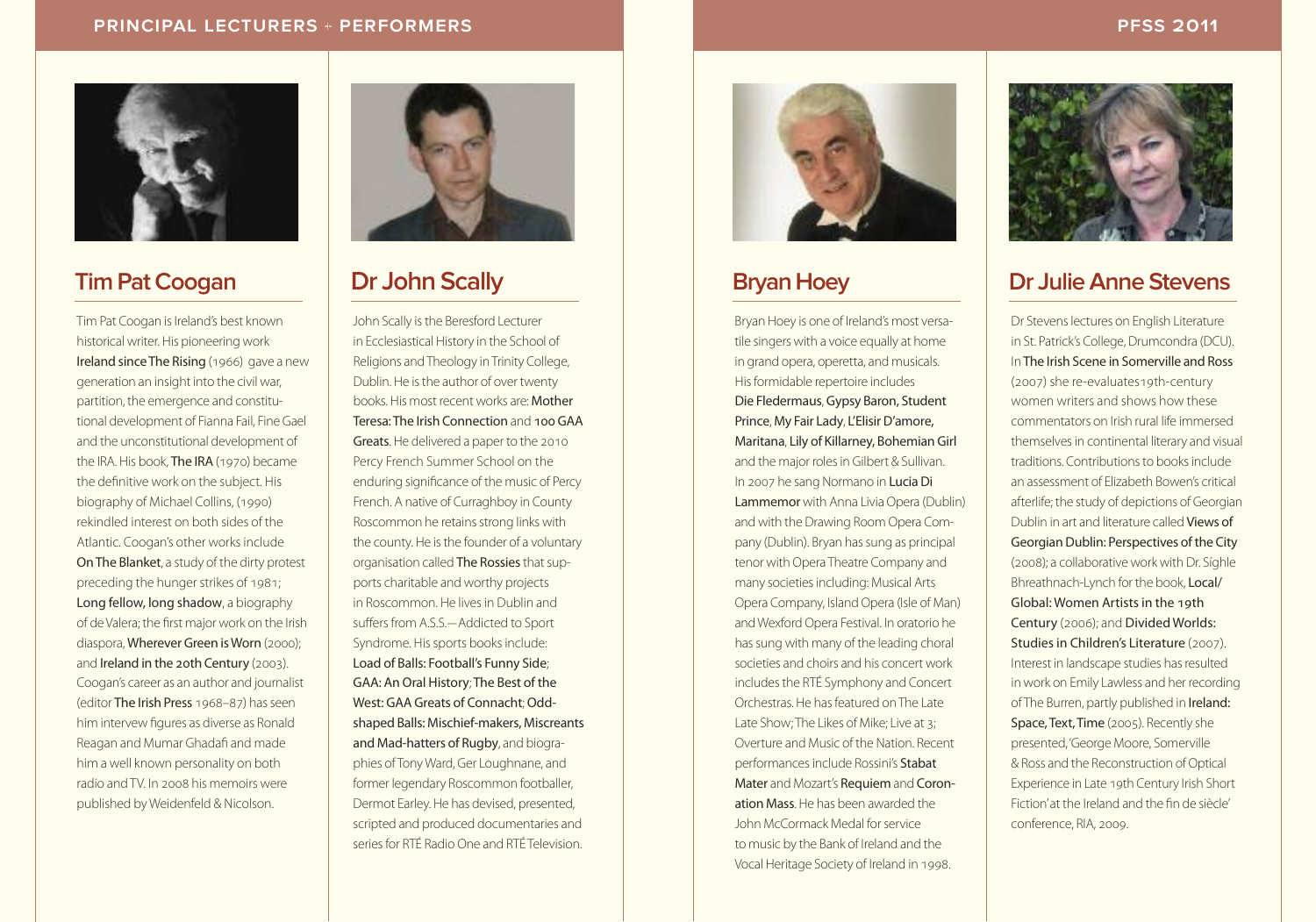#### **PRINCIPAL LECTURERS + PERFORMERS PFSS 2011**



## **Albert Siggins**

Albert is a native of Roscommon town. He has been working with the National Museum of Ireland since 1972, more particularly with their new section Country Life since 2001. He isinvolved with the County Roscommon Historical and Archaeological Society for 25 years and Secretary of that group since 1987. The Society produces a Journal in which he has published a number of articles relating to local history. He is interested in the local history of his parish of Fuerty where he went to live in 1980. Hisinterests include genealogy and photography.



## **Dr. Pádraic Conway**

Pádraic Conway is Director of the UCD International Centre for Newman Studies and a Vice-President of University College Dublin. He was Principal Investigator for the project, John Henry Newman: Global and Local Theologian, funded as part of the Irish Government Structured Dialogue with Churches, Faith Communities and Non-Confessional Bodies programme. He has lectured on Newman in Europe, America and Australia and co-edited the volume Karl Rahner: Theologian forthe Twenty-first Century (Peter Lang, 2010). He is author of the forthcoming Judging Newman (RIA).



### **Luke'Ming'Flanagan**

Luke'Ming'Flanagan is married with two children and lives in Castlerea, County Roscommon. Luke Flanagan has been involved in politics since 1997 and was elected to Roscommon County Council in 2004 and 2009. He served as Mayor of Roscommon County Council up to his election as a poll topping Independent TD for the constituency in the recent general election. He is part of the new independent alliance in the Dail. He maintains a high profile as an ardent and passionate spokesperson for the rights of people to cut turf and is Chairperson of the National Turf Cutters Association.



## **Brian Munn**

Brian Munn has been an actor and broadcaster since the age of 12 years, when he played his first role in a BBC Drama production. He has worked in all areas of the business from stage actor to television game show host, from Radio Drama Producer with RTÉ, to film actor. In films, he has been husband to Helen Mirren, in Cal and flirted with the star of Misery, Cathy Bates, in **P. S. I Love You**, and even had to beat up Tom Cruise in Far and Away. Brian has been a voice-over on Irish radio andTV commercials for an extraordinary range of products and services for over 35 yearsyou might not know the face but you will more than likely know the voice! However, his greatest professional joy is in reciting poetry. He presented a series of poetry programmes for Lyric FM.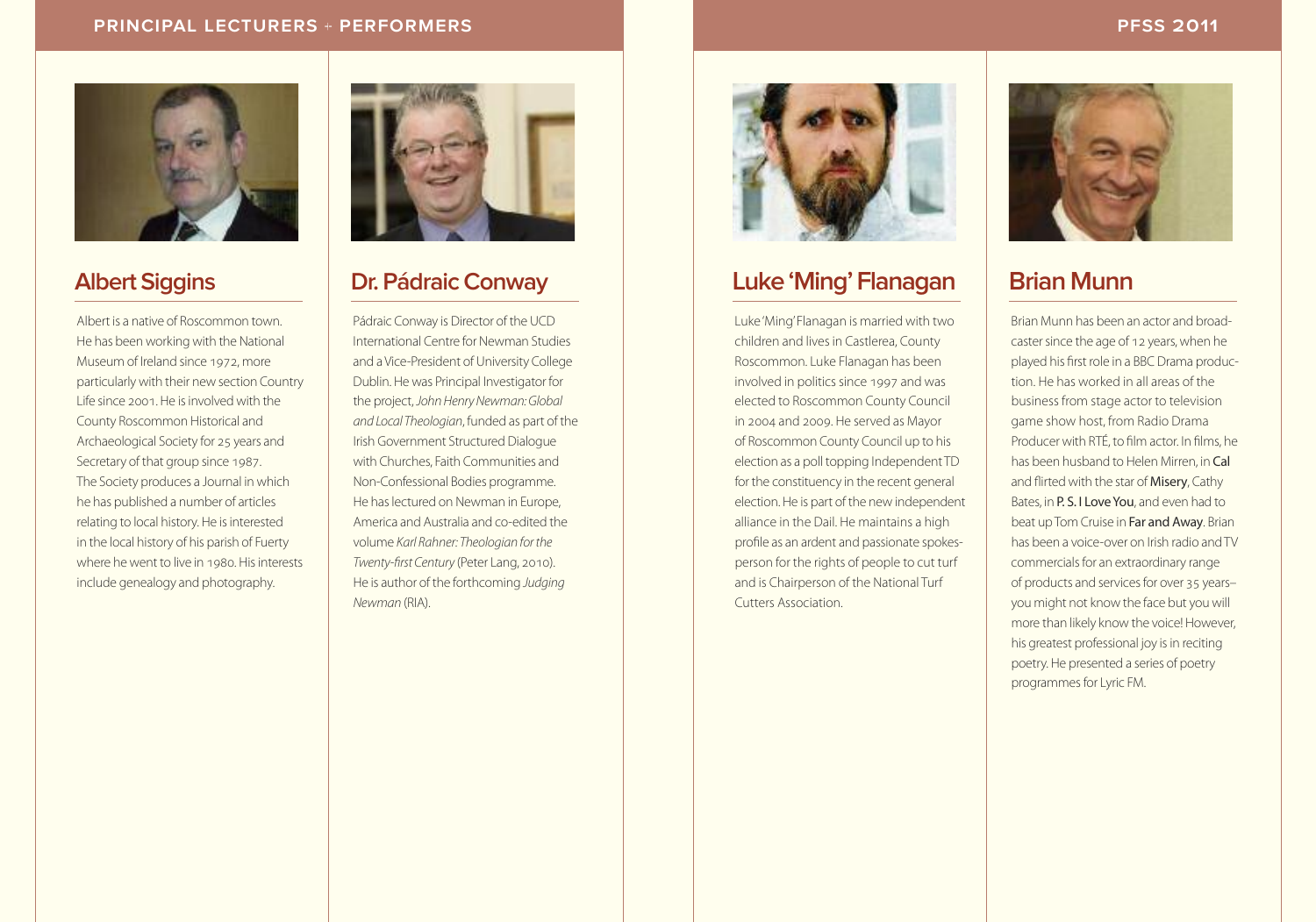#### **PRINCIPAL LECTURERS + PERFORMERS PFSS 2011**



## **Paul O'Kelly**

Paul O'Kelly has written biographies of artists Pieter Sluis, Markey Robinson, and the American pop-art pioneer Andy Warhol. He has lectured on Warhol and Duchamp in the National Gallery of Ireland, and has given talks on Percy French, Markey Robinson, Victor Vasarely, AndyWarhol and others on RTÉ Radio 1, 2FM, RTÉ Television and the BBC. His first work of fiction, Cameo Girl, is published in the United States later this year. The lecture he will deliver expands on a talk given to Percy French enthusiasts during last year. It examines the connection between French's work as a satirist, songwriter and cartoonist, and his more serious work as an artist in watercolours.



## **BrianO'Connell**

BrianO'Connell, director and founder of O'Connell Mahon Architects. He graduated from the School of Architecture UCD in 1968 with first class honours; President of the AAI in 1972; became a member of the RIAI in 1975; studied law at UCD and Kings Inns and was called to the Bar with first class honoursin 1979. As President of the RIAI, 1990–91, Brian was a founder of the Architects Council of Europe, the representative body of the profession in the EU, and was assigned by them to assist in bringing Western European practices to the USSR and Eastern Europe. Brian worked as a Non-Attached Expert to the European Commission in the development of Directive Policy in the field of construction and chaired the GAIPEC commission on Construction Liability. He is also an Arbitrator and Conciliator in construction and associated matters. Brian haslectured at NUI in Contract Management. At the University of Ulster he lectures on the Law of Disability in Ireland, with particular emphasis on tthe implementation of universal access standards in buildings.



## **Patsy McGarry**

Patsy McGarry, a Roscommon man, is Religious Affairs correspondent of The Irish Times. He has worked for Independent Newspapers, The Irish Press Group, Magill Magazine, and freelanced for RTÉ. In 1989 he set up the first independent radio newsroom in the Republic at Capital Radio (now FM104). He was The Irish Press theatre critic 1990–1995. In 1992 he received a national media award for his Sunday Independent articles on the fall of Charles Haughey as Taoiseach, and in 1998 the Templeton European Religion Writer of the Year for his **Irish Times's** articles on Drumcree, the papal visit to Cuba, and criticism of the Irish Churches for failing to practise what they preached on recon- ]ciliation.He edited Christianity, a collection of essays published by Veritas in 2001. The Book of Jesus Report, a contemporary account of the four gospels, a collection of his weekly columns in The Irish Times, was published by the paper in 2001.Other books are While Justice Slept: The True Story of Nicky Kelly and the Sallins Train Robbery (2006) and the official biography of President Mary McAleese, First Citizen: Mary McAleese and the Irish Presidency (2008).



## **Gave Ashford**

Gaye Ashford is a native of Co. Sligo but raised in Dublin, studied History and Geography as a mature student and graduated from St Patrick's College, Drumcondra with a BA (Hons) in Humanities in 2007. She is in the final year of her PhD researching children and childhood in 18th century Ireland at St. Patrick's College. Since 2008, Gaye has been in receipt of a fellowship scholarship from An Foras Feasa. Her research interests and publications include children in 18th-century Ireland, 19thcentury Irish emigration, and family and local history.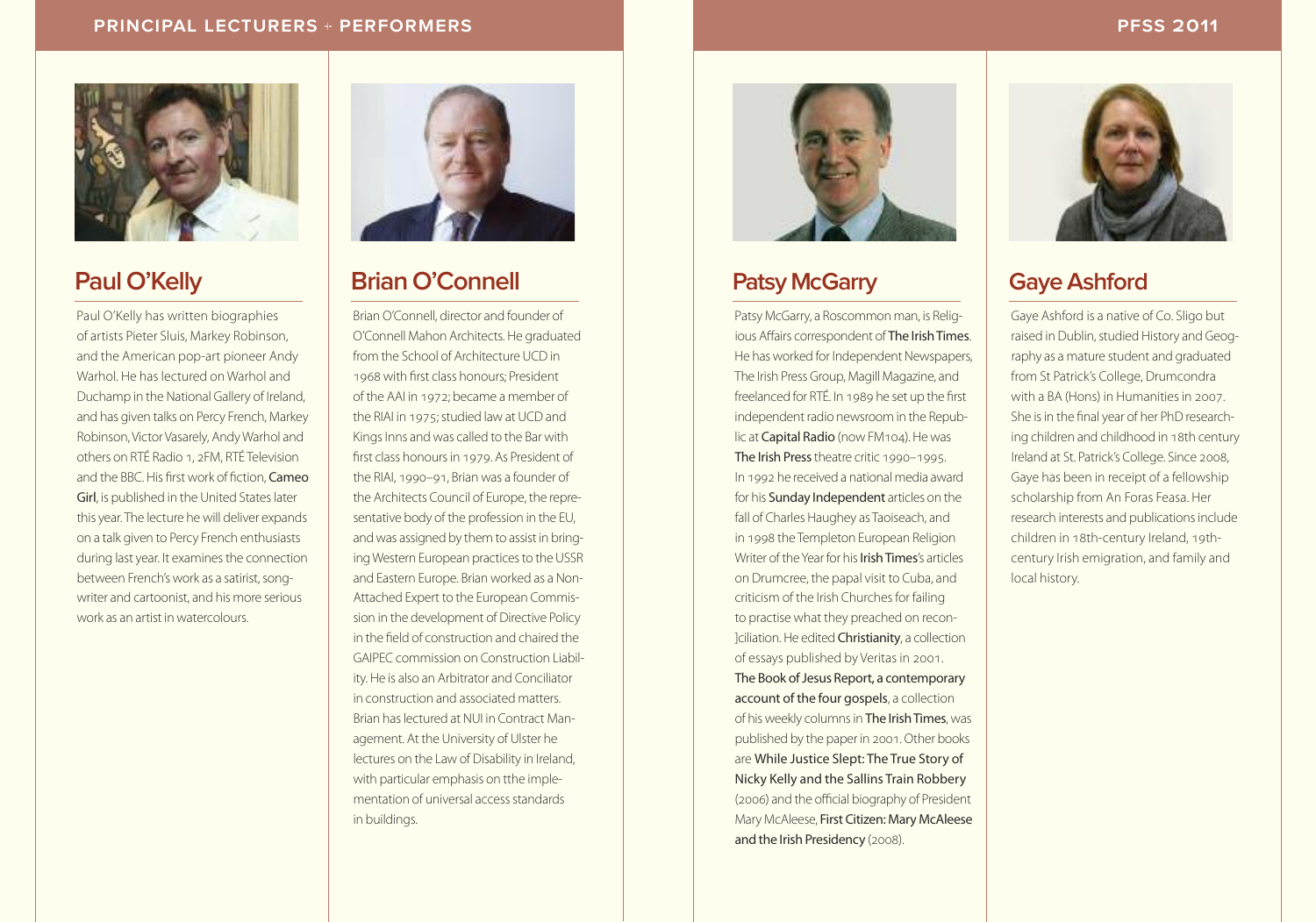Enjoy French's IrishCuisine IrishCuisine<br>on the lawn at this year's s at mis years

This summer on the lawns ofCastlecoote Housewewill be serving superb meals, snacks and drinks in our elegant *Restaurant Marquee*

#### **Celebrating 20 years of making time for you**

**Gleeson'sTownhouse***&***Restaurant** Market Square, Roscommon Telephone 090 66 26955 www.gleesonstownhouse.com











#### **For our special accommodation offersfor Summer School participants Please see inside back cover**

# Background to the School

The founding of The Percy French Summer School seemed a natural progression once the dust had settled on the massive restoration project that is Castlecoote House.

Percy French ran deep in our family. Not just on my father's side (though he was instrumental in establishing the Percy French Committee in 1957 and the two major summer festivals that followed), he also had connections with my mother's family, the Flanagans. Michael Flanagan (c. 1855– 1939), my great grandfather, owned Cloonyquinn Post Office and shop at the end of the avenue leading to the Frenchs'home, Cloonyquinn House. The Frenches, including Percy, regularly shopped, mailed, received post and telegrams there. Percy's nephew, Harry French, had my uncle, Michael Flanagan, chauffer him almost everywhere. Michael remained a very active member of the Percy French Society right up until his death in 2005.

We grew up on Percy French's music and when I first met Bill Golding, in 1983, to my complete surprise, he already knew my father through Percy French. It transpired that my father had written to Bill asking for sponsorship for the Percy French Scholarship that he set up in 1966 (and still running). Bill, the star of RTÉ's biography of Percy French, The Last Troubadour, responded generously and during the restoration of Castlecoote House advised that we hold Percy French musical evenings when Castlecoote House was restored.

The Percy French room has been open to the public since 2001, and, although we have held many musical evenings featuring Percy French's music, it was not until the large music room was restored that the Percy French Summer School became a reality. The major contributors to the Percy French evenings at Castlecoote House were Bill Golding, Brian Munn and Teresa O'Donnell, so it was a natural progression that they assume the roles they now have with the School.

Michael D. Higgins was central to our plans to launch the school and his stirring opening address dealt with the context of Percy French's work—the world behind his words. This approach again forms the framework for this year's School. Michael D's later acceptance of the role of Honorary President of the Summer School reflects his grá for Percy French's work as well as his conviction that French's work forms a significant contribution to our literary history and to the world of art and entertainment.

The open armed greeting I received from the Roscommon County Librarian, Mr. Richie Farrell, was very encouraging and we welcome his continued support for the School. Last year and again this year we are absolutely delighted that the Department of Education and Skills has endorsed our Summer School Programme drawing teachers from three Counties, Leitrim, Longford and Roscommon, and involving over 175 schools. This will take Percy French to new heights, strengthening dramatically his standing in our cultural heritage which hopefully will finally return him to his beloved native Roscommon. Much work has gone into organising this years programme and credit to the late Oliver Nulty (Oriel Gallery), whose publication Lead Kindly Light, provided the basis of our school theme this year. We hope you will enjoy the rich and varied insights provided by some of our leading academics into the remarkable life of one of our own great troubadours, particularly in this wonderful setting.